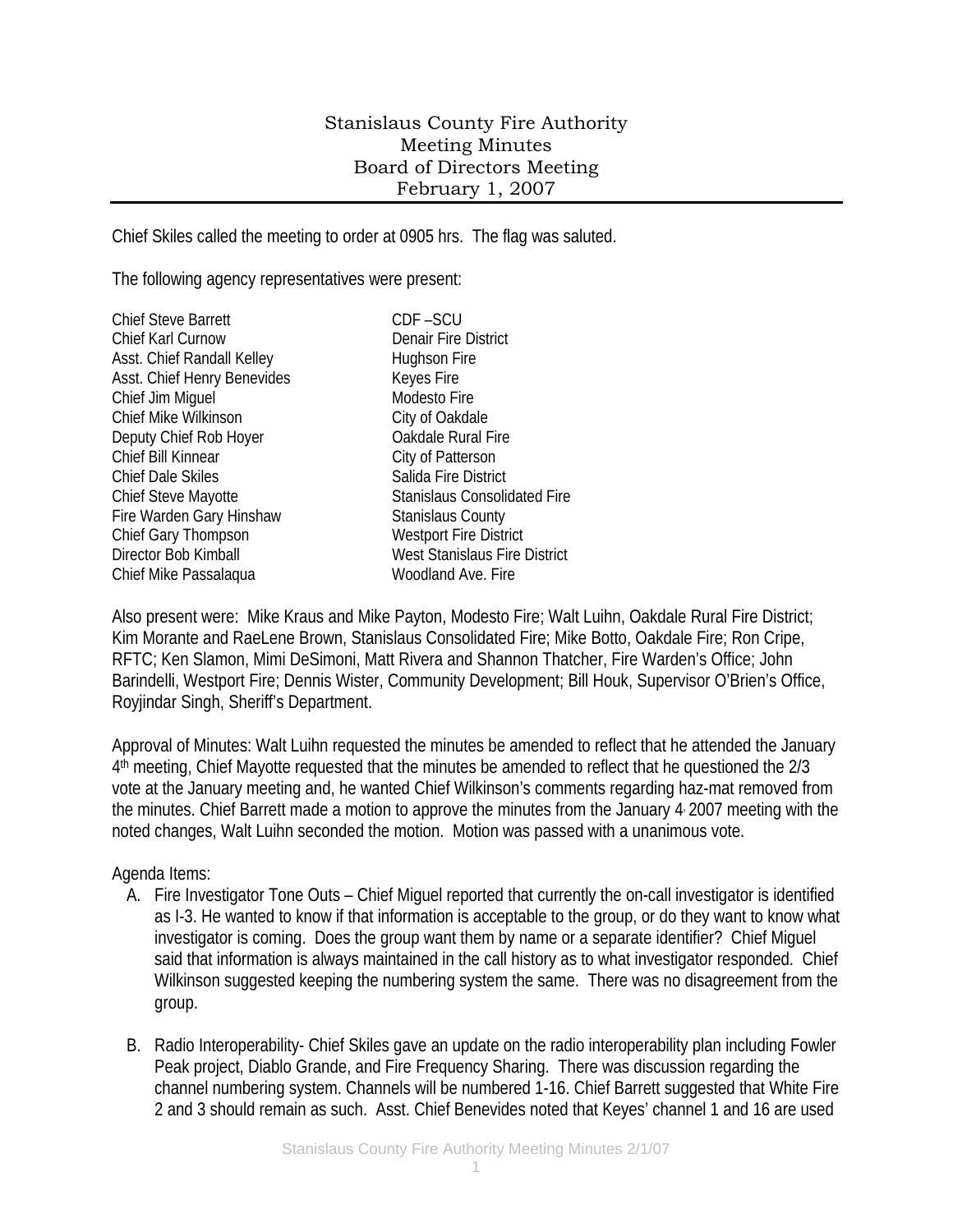for panic situations which could present a problem for them. All agreed that standardization would be the best. Chief Skiles said that if anyone has questions or problems with programming that they should contact Salida Fire. Chief Kraus discussed the proposed apparatus numbering system: Our current system has outgrown it usefulness so the Chief's Association requested this review be done and a proposal brought forward. A committee including SR911 has worked on developing this policy. A copy of the policy was distributed. He requested that all agencies take a look at it and bring their comments back to the Chief's Association meeting. He would like the new numbering system approved by May.

C. Special Operations Coordinator – A vote was taken to award the contract based on the proposals presented at the January meeting. The roll call vote reflected the following: Those in favor of Oakdale City Fire's proposal Those in favor of Stanislaus County's proposal

Asst. Chief Benevides - Keyes Fire Chief Barrett- CDF Asst Chief Kelley– Hughson Fire Chief Curnow - Denair Fire Chief Wilkinson – Oakdale City Fire Chief Miguel – City of Modesto Deputy Chief Hoyer – Oakdale Rural Fire Chief Kinnear- City of Patterson Chief Mayotte – Stanislaus Consolidated Fire Chief Skiles – Salida Fire Bob Kimball – West Stanislaus Fire Chief Hinshaw – Stanislaus County

 Chief Thompson – Westport Fire Chief Passalaqua- Woodland Ave.

The total vote was 8 for Stanislaus County Fire Warden's Office, 6 for Oakdale City Fire. Neither proposal achieved a 2/3 majority vote, therefore the contract could not be awarded.

Discussion followed: Chief Barrett suggested bringing new proposals in 30 days. Chief Mayotte suggested getting more members here. Chief Hoyer suggested that the 2/3 vote is not appropriate for making decisions regarding contracts, therefore the JPA agreement should be amended. He requested that this issue be placed on the next agenda for discussion. RaeLene Brown cautioned against changing the rules whenever things don't work out. Director Kimball suggested getting a parliamentarian involved. Chief Skiles said that a ruling should be made by County Counsel since they wrote the agreement. Chef Miguel wanted it noted that his vote for the Fire Warden's Office was based on the overall purpose of the Fire Warden's Office. He felt these types of services should be performed by that office; his vote was not a reflection of his opinion of the Oakdale Fire Department. Chief Hoyer made a motion to bring the issue back for a re-vote in 28 days at the next meeting and if the same impasse occurs, the group will make a decision on how to proceed then; Assistant Chief Kelley seconded the motion. Chief Miguel questioned whether another vote should be taken at this meeting? Should conversation continue and the votes recast? A roll call vote reflected the following action on the motion by Chief Hoyer:

### <u>Yes Note</u>

Chief Barrett- CDF Asst. Chief Benevides – Keyes Fire Chief Curnow – Denair Chief Miguel- City of Modesto Asst. Chief Kelley - Hughson Fire Chief Skiles- Salida Fire Chief Kinnear – Patterson Fire Asst. Chief Barindelli – Westport Fire Director Kimball- West Stanislaus Fire Chief Passalaqua- Woodland Ave. Fire

Chief Hoyer – Oakdale Rural Fire Chief Mayotte- Stanislaus Consolidated Fire